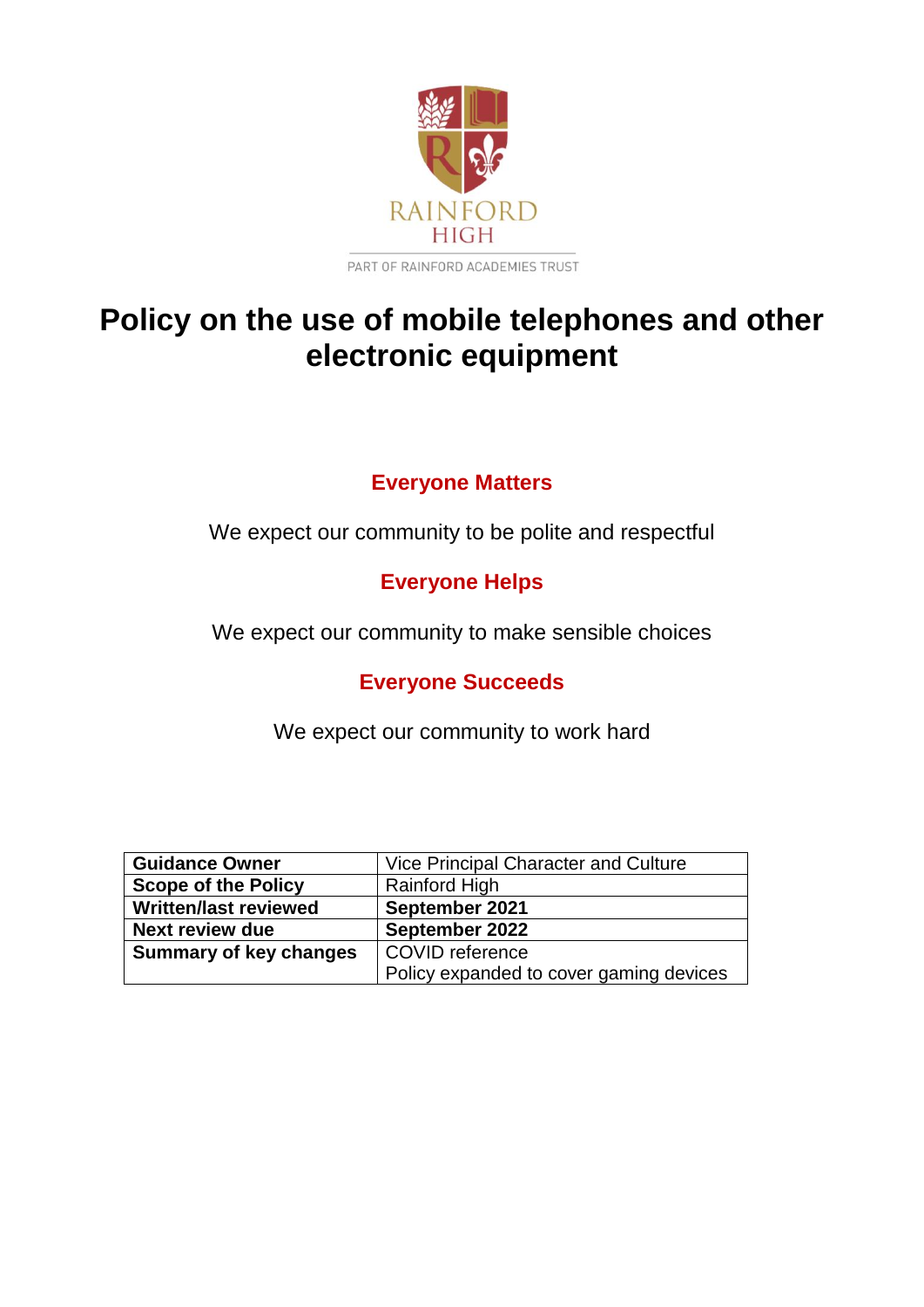# **Introduction**

There exists some concern about the possibilities of disruption to lessons caused by the use of mobile telephones and other electronic equipment in school. Telephones with the capability to take photographs and digital cameras themselves can be misused so as to infringe the right to personal privacy. The possession of mobile telephones and other types of electronic equipment can jeopardise candidates' positions in public examinations. All Examination Boards threaten disqualification from all subjects for students found with any electronic equipment in an examination. Student use of social media is often negative and leads to friendship conflict and potentially bullying.

### **MOBILE TELEPHONES**

As a consequence of the issues raised above:

- Mobile telephones must not be used **or be visible or heard** during the school day unless a member of staff gives permission.
- Students will be allowed to use mobile telephones before 8.45pm and after 3.15pm.
- Videos or voice recordings are not to be taken on School premises by students without permission. This means that no photographs or videos can be taken with mobile telephones at any time either inside or outside of the building, unless instructed to by a member of staff.
- **Students cannot listen to music on phones during the school day.**
- We accept that there will be times when parents feel it is desirable for their children to contact them or be contactable by them. If parents wish to contact students during the school day, they should telephone the school and a message will be sent to the child. If students wish to contact parents, they should seek permission from a member of staff before doing so.
- Mobile telephones used, seen or heard during the school day without permission will be confiscated. The first time the phone is confiscated, it will be returned at the end of the day. Further confiscations will need parents to collect the device.
- **In light of Covid-19, students will be able to sanitise their devices when collected** from reception.
- Students who are using devices that are linked to their phone without authorisation will be confiscated along with the mobile, examples include using earphones linked to a phone, speakers or an electronic watch, such as an apple watch.

#### **We use the line: Hear it, see it, use it, lose it as a way of remembering the rules in school.**